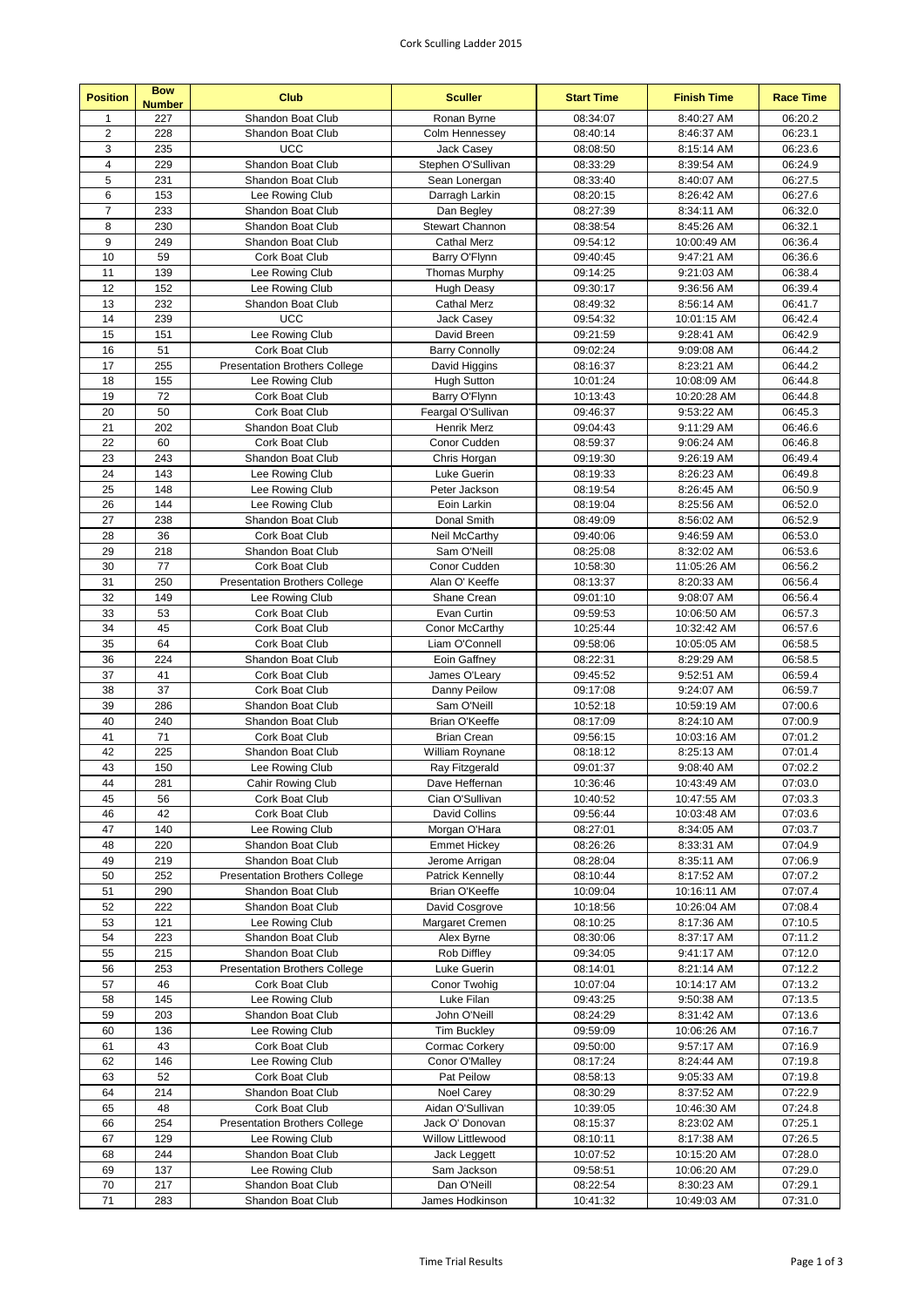## Cork Sculling Ladder 2015

| 72  | 157            | Lee Valley Rowing Club               | Tony Corcoran         | 08:14:38 | 8:22:11 AM  | 07:33.3 |
|-----|----------------|--------------------------------------|-----------------------|----------|-------------|---------|
| 73  | 126            | Lee Rowing Club                      | <b>Eimear Cummins</b> | 08:21:07 | 8:28:41 AM  | 07:34.4 |
| 74  | 248            | Shandon Boat Club                    | Jennifer crowley      | 09:32:52 | 9:40:28 AM  | 07:35.8 |
|     |                |                                      | James Ginnelley       |          |             |         |
| 75  | 266            | <b>Presentation Brothers College</b> |                       | 09:29:17 | 9:36:53 AM  | 07:36.0 |
| 76  | 128            | Lee Rowing Club                      | Meadhbh Heaney        | 08:09:58 | 8:17:34 AM  | 07:36.2 |
| 77  | 200            | Shandon Boat Club                    | Chelsey Minihane      | 08:21:48 | 8:29:25 AM  | 07:37.5 |
| 78  | 67             | Cork Boat Club                       | Anne O'Farrell        | 08:51:50 | 8:59:27 AM  | 07:37.8 |
| 79  | 247            | Shandon Boat Club                    | Chelsey Minihane      | 09:51:00 | 9:58:38 AM  | 07:38.0 |
| 80  | $\mathbf{1}$   | Cork Boat Club                       | Amy Mason             | 08:12:21 | 8:19:59 AM  | 07:38.5 |
| 81  | 262            | <b>Presentation Brothers College</b> | Daniel Ghori          | 08:52:56 | 9:00:35 AM  | 07:39.2 |
| 82  | 10             | Cork Boat Club                       | Aine Rice             | 08:07:40 | 8:15:20 AM  | 07:39.5 |
| 83  | 138            | Lee Rowing Club                      | <b>Tony Donlon</b>    | 08:20:48 | 8:28:28 AM  | 07:39.6 |
| 84  | 47             | Cork Boat Club                       | Ross Cudmore          | 10:38:45 | 10:46:26 AM | 07:40.9 |
| 85  | 263            | <b>Presentation Brothers College</b> | Cormac O'Connell      | 09:36:18 | 9:43:59 AM  | 07:41.1 |
| 86  | 258            | <b>Presentation Brothers College</b> | Harry Scannell        | 08:51:21 | 8:59:03 AM  | 07:41.5 |
| 87  | 62             |                                      |                       |          |             |         |
|     |                | Cork Boat Club                       | Jack Aherne           | 10:39:38 | 10:47:21 AM | 07:43.5 |
| 88  | 120            | Lee Rowing Club                      | Jennifer Murphy       | 08:04:02 | 8:11:45 AM  | 07:43.5 |
| 89  | 259            | <b>Presentation Brothers College</b> | Tom Walsh             | 09:05:42 | 9:13:26 AM  | 07:44.2 |
| 90  | 142            | Lee Rowing Club                      | Luke Lee              | 10:02:16 | 10:10:01 AM | 07:44.9 |
| 91  | 44             | Cork Boat Club                       | Kieran White          | 10:01:04 | 10:08:50 AM | 07:45.9 |
| 92  | 112            | Lee Rowing Club                      | Sophie Gray           | 08:11:11 | 8:18:57 AM  | 07:46.1 |
| 93  | 246            | Shandon Boat Club                    | Julie Harrington      | 09:31:40 | 9:39:26 AM  | 07:46.2 |
| 94  | 3              | Cork Boat Club                       | Erika Deasy           | 08:12:00 | 8:19:48 AM  | 07:48.0 |
| 95  | 55             | Cork Boat Club                       | Conor O'Callaghan     | 11:01:39 | 11:09:27 AM | 07:48.3 |
| 96  | 141            | Lee Rowing Club                      | Ronan O'Callaghan     | 10:00:43 | 10:08:32 AM | 07:49.0 |
| 97  | 24             | Cork Boat Club                       | Claragh O'Sullivan    | 09:41:48 | 9:49:37 AM  | 07:49.3 |
| 98  | 201            | Shandon Boat Club                    | Mia Kovacs            | 08:25:49 | 8:33:41 AM  | 07:51.6 |
| 99  | 256            | <b>Presentation Brothers College</b> | <b>Tom Murphy</b>     | 08:15:59 | 8:23:51 AM  | 07:52.0 |
| 100 | 68             | Cork Boat Club                       | Ciara McCarthy        | 08:28:26 | 8:36:19 AM  | 07:53.3 |
| 101 | 73             | Cork Boat Club                       | <b>Barry Connolly</b> | 10:37:10 | 10:45:03 AM | 07:53.3 |
| 102 | 117            | Lee Rowing Club                      | Muireann Heaney       | 08:45:13 | 8:53:07 AM  | 07:53.7 |
| 103 | 111            | Lee Rowing Club                      | Maria Kidney          | 08:03:37 | 8:11:31 AM  | 07:53.9 |
|     | 14             |                                      |                       |          |             |         |
| 104 |                | Cork Boat Club                       | Ciara Murphy          | 08:12:49 | 8:20:45 AM  | 07:56.3 |
| 105 | 118            | Lee Rowing Club                      | Jani Vermaak          | 08:45:27 | 8:53:23 AM  | 07:56.4 |
| 106 | $\overline{c}$ | Cork Boat Club                       | Sinead Hegarty        | 08:12:35 | 8:20:31 AM  | 07:56.5 |
| 107 | 260            | <b>Presentation Brothers College</b> | Ben Corcoran          | 08:50:35 | 8:58:31 AM  | 07:56.5 |
| 108 | 264            | <b>Presentation Brothers College</b> | Sam Crean             | 09:33:33 | 9:41:30 AM  | 07:56.8 |
| 109 | 119            | Lee Rowing Club                      | Aoife Cummins         | 08:45:42 | 8:53:39 AM  | 07:57.3 |
| 110 | 6              | Cork Boat Club                       | Aoife Higgins         | 08:04:26 | 8:12:28 AM  | 08:02.1 |
| 111 | 107            | Fermoy Rowing Club                   | Erin O'Sullivan       | 08:23:44 | 8:31:48 AM  | 08:04.0 |
| 112 | 25             | Cork Boat Club                       | Jane Duggan           | 08:46:51 | 8:54:57 AM  | 08:05.9 |
| 113 | 30             | Cork Boat Club                       | <b>Matt Mallen</b>    | 09:23:52 | 9:31:59 AM  | 08:07   |
| 114 | 74             | Cork Boat Club                       | Jim O'Halloran        | 11:33:09 | 11:41:16 AM | 08:07.1 |
| 115 | 5              | Cork Boat Club                       | Hannah Dupuis         | 08:12:57 | 8:21:06 AM  | 08:08.5 |
| 116 | 205            | <b>Shandon Boat Club</b>             | Mide Dinneen          | 09:39:51 | 9:48:01 AM  | 08:10.7 |
| 117 | 261            | <b>Presentation Brothers College</b> | Misha O Flynn         | 09:00:16 | 9:08:27 AM  | 08:10.8 |
| 118 | 257            | <b>Presentation Brothers College</b> | Mel Holohan           | 08:32:32 | 8:40:44 AM  | 08:12.2 |
| 119 | 113            | Lee Rowing Club                      | Hannah Cummins        | 08:06:17 | 8:14:32 AM  | 08:15.7 |
| 120 | 207            | Shandon Boat Club                    | Aine Hosford          | 09:20:41 | 9:29:02 AM  | 08:21.3 |
| 121 | 109            | Lee Rowing Club                      | Eabha Keely           | 08:35:42 | 8:44:05 AM  | 08:22.1 |
| 122 | 123            |                                      |                       | 08:09:08 | 8:17:31 AM  |         |
|     |                | Lee Rowing Club<br>Cahir Rowing Club | Ciara Murphy          |          |             | 08:22.5 |
| 123 | 280            |                                      | Katie Sutcliffe       | 10:36:13 | 10:44:37 AM | 08:24.5 |
| 124 | 116            | Lee Rowing Club                      | Neasa Coleman         | 08:46:26 | 8:54:50 AM  | 08:24.7 |
| 125 | 208            | Shandon Boat Club                    | <b>Megan Cuttriss</b> | 09:21:30 | 9:29:55 AM  | 08:25.4 |
| 126 | 131            | Lee Rowing Club                      | Sean McCalgon         | 09:53:24 | 10:01:50 AM | 08:25.9 |
| 127 | 16             | Cork Boat Club                       | Julie Mackey          | 08:55:14 | 9:03:41 AM  | 08:26.7 |
| 128 | 108            | Lee Rowing Club                      | Emma Breen            | 09:19:57 | 9:28:26 AM  | 08:28.7 |
| 129 | 12             | Cork Boat Club                       | Katie McCarthy        | 08:00:08 | 8:08:37 AM  | 08:28.9 |
| 130 | 269            | <b>Presentation Brothers College</b> | Liam Rooke            | 10:04:55 | 10:13:24 AM | 08:29.1 |
| 131 | 11             | Cork Boat Club                       | Moira O'Sullivan      | 08:05:34 | 8:14:04 AM  | 08:30.2 |
| 132 | 63             | Cork Boat Club                       | Eoin Power            | 10:41:57 | 10:50:29 AM | 08:32.4 |
| 133 | 135            | Lee Rowing Club                      | Andrew Sheehan        | 10:28:14 | 10:36:48 AM | 08:34.4 |
| 134 | 28             | Cork Boat Club                       | Caolinn Hughes        | 08:47:49 | 8:56:25 AM  | 08:36.6 |
| 135 | 267            | <b>Presentation Brothers College</b> | Jacques Mattieu       | 09:35:13 | 9:43:51 AM  | 08:37.9 |
| 136 | 209            | Shandon Boat Club                    | Anna Hernon           | 10:06:40 | 10:15:18 AM | 08:38.1 |
| 137 | 114            | Lee Rowing Club                      | Abbie Cummins         | 09:09:07 | 9:17:47 AM  | 08:40.1 |
| 138 | 115            | Lee Rowing Club                      | Aoife Coleman         | 08:41:17 | 8:50:01 AM  | 08:43.9 |
| 139 | 31             | Cork Boat Club                       | Ross Madden           | 09:52:23 | 10:01:08 AM | 08:44.6 |
| 140 | 21             | Cork Boat Club                       | Stephanie Murphy      | 08:05:05 | 8:13:53 AM  | 08:48.3 |
| 141 | 284            | Shandon Boat Club                    | Donal Smith           | 10:56:17 | 11:05:07 AM | 08:49.5 |
|     |                |                                      |                       |          |             |         |
| 142 | 211            | Shandon Boat Club                    | Jennifer Forde        | 10:49:25 | 10:58:16 AM | 08:51.2 |
| 143 | 32             | Cork Boat Club                       | John Kearney          | 09:45:21 | 9:54:13 AM  | 08:51.2 |
| 144 | 268            | <b>Presentation Brothers College</b> | Jack Murphy           | 09:29:45 | 9:38:41 AM  | 08:55.8 |